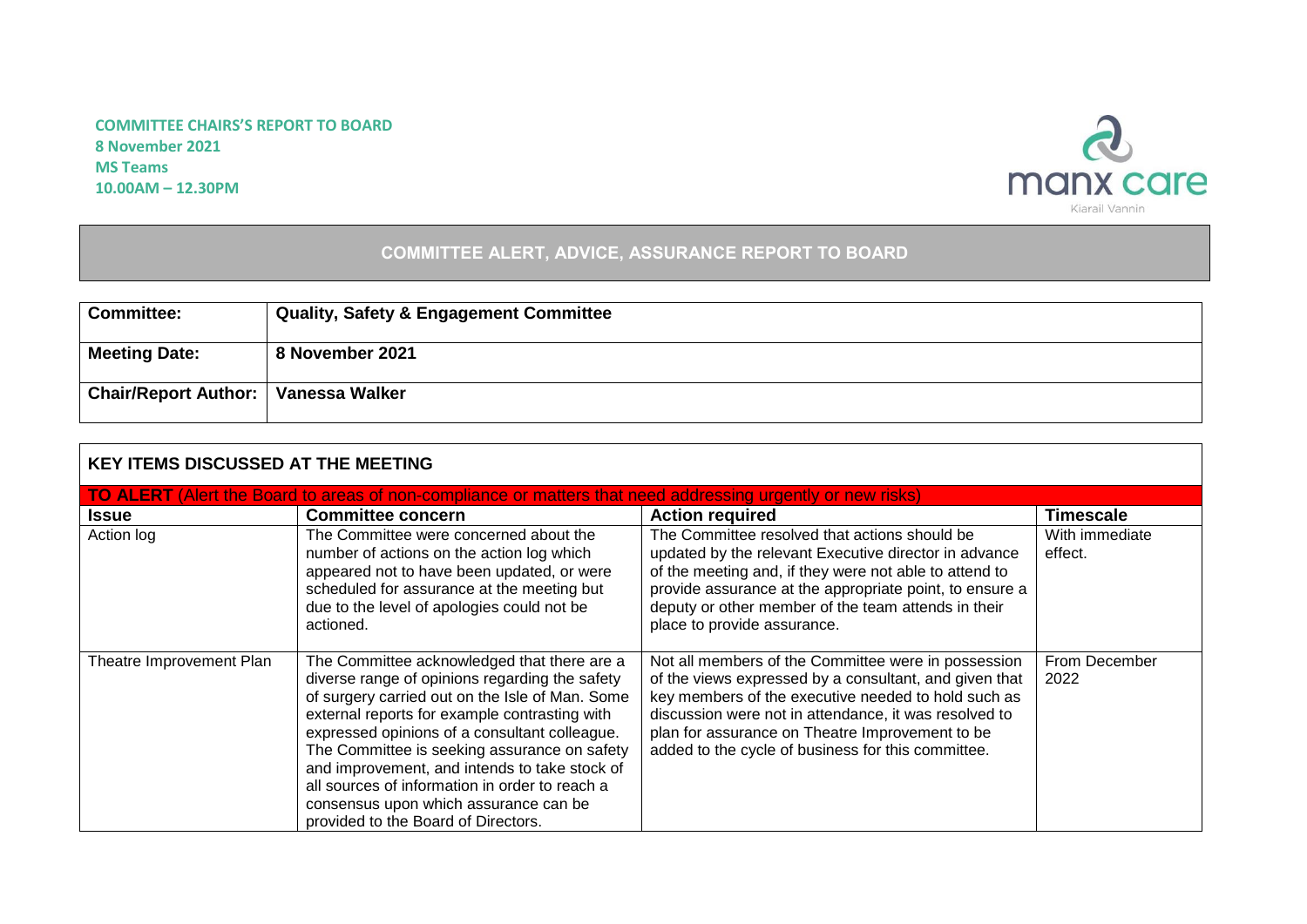| Implementation of<br>recommendations following<br>external reviews in social<br>care | The Committee welcomed the stock take and<br>assurance on implementation of<br>recommendations following external reviews of<br>services in social care. It was encouraging to<br>understand that actions are being taken and<br>the paper broadly provides positive assurance<br>of delivery. The Committee considered that the<br>report helps Manx Care to evaluate learning<br>and adaptive capacity.                                                                                                                                                                                                                                                                                                                                                  | The Committee considered the role and remit of IRB<br>and resolved that, going forward, it is necessary to<br>focus on underlying themes and how those themes are<br>being progressed and delivered in improvement<br>activities.<br>The Committee resolved to (i) gain a better<br>understanding of the role of IRB and how IRB<br>intelligence can inform the Committee's consideration;<br>and (ii) receive an update on delivery of<br>recommendations following the appointment of<br>assistant directors of social services in April 2022. | From April 2022 |
|--------------------------------------------------------------------------------------|------------------------------------------------------------------------------------------------------------------------------------------------------------------------------------------------------------------------------------------------------------------------------------------------------------------------------------------------------------------------------------------------------------------------------------------------------------------------------------------------------------------------------------------------------------------------------------------------------------------------------------------------------------------------------------------------------------------------------------------------------------|--------------------------------------------------------------------------------------------------------------------------------------------------------------------------------------------------------------------------------------------------------------------------------------------------------------------------------------------------------------------------------------------------------------------------------------------------------------------------------------------------------------------------------------------------|-----------------|
| Infection Prevention &<br>Control                                                    | The Committee pay very close attention to IPC<br>assurances. The Committee were satisfied that<br>MRSA is and remains under prudent control,<br>and that CDI has been stable for the last three<br>months. There is concern that improvements in<br>respect of hand hygiene compliance are<br>required to give additional confidence in<br>respect of proactive control procedures.<br>The Committee considered the reasonableness<br>of a zero target for CDI.                                                                                                                                                                                                                                                                                            | The Committee resolved to keep IPC under monthly<br>review for the foreseeable future, and would give<br>consideration to making a recommendation to the<br>Board to amend the annual trajectory/compliance<br>threshold for CDI.                                                                                                                                                                                                                                                                                                                | Ongoing         |
| <b>CAS Alert Assurance</b>                                                           | The Committee considered CAS Alert<br>assurances. CAS alerts in general cover<br>safety-critical messages and instructions to<br>healthcare providers, which they must act upon<br>in the time specified. Some alerts are<br>immediate, others have more time allocated to<br>resolve the concern. They may involve product<br>recalls, information on specific hazards to be<br>managed in a specific way or drawing attention<br>to lessons learned elsewhere that need to be<br>cascaded.<br>At present Manx Care is not in a position to<br>provide retrospective assurance on alerts<br>issued to the NHS. The systems in operation at<br>Manx Care are not yet capable of producing<br>data upon which the QSE can be satisfied<br>about compliance. | The Committee acknowledged that control system for<br>the handling of CAS alerts will need to be developed<br>and implemented. It was therefore resolved to keep<br>the implementation of CAS alerts under close<br>monitoring, including exposure to risks or incidents, in<br>accordance with the Committee's cycle of business.                                                                                                                                                                                                               | Ongoing         |